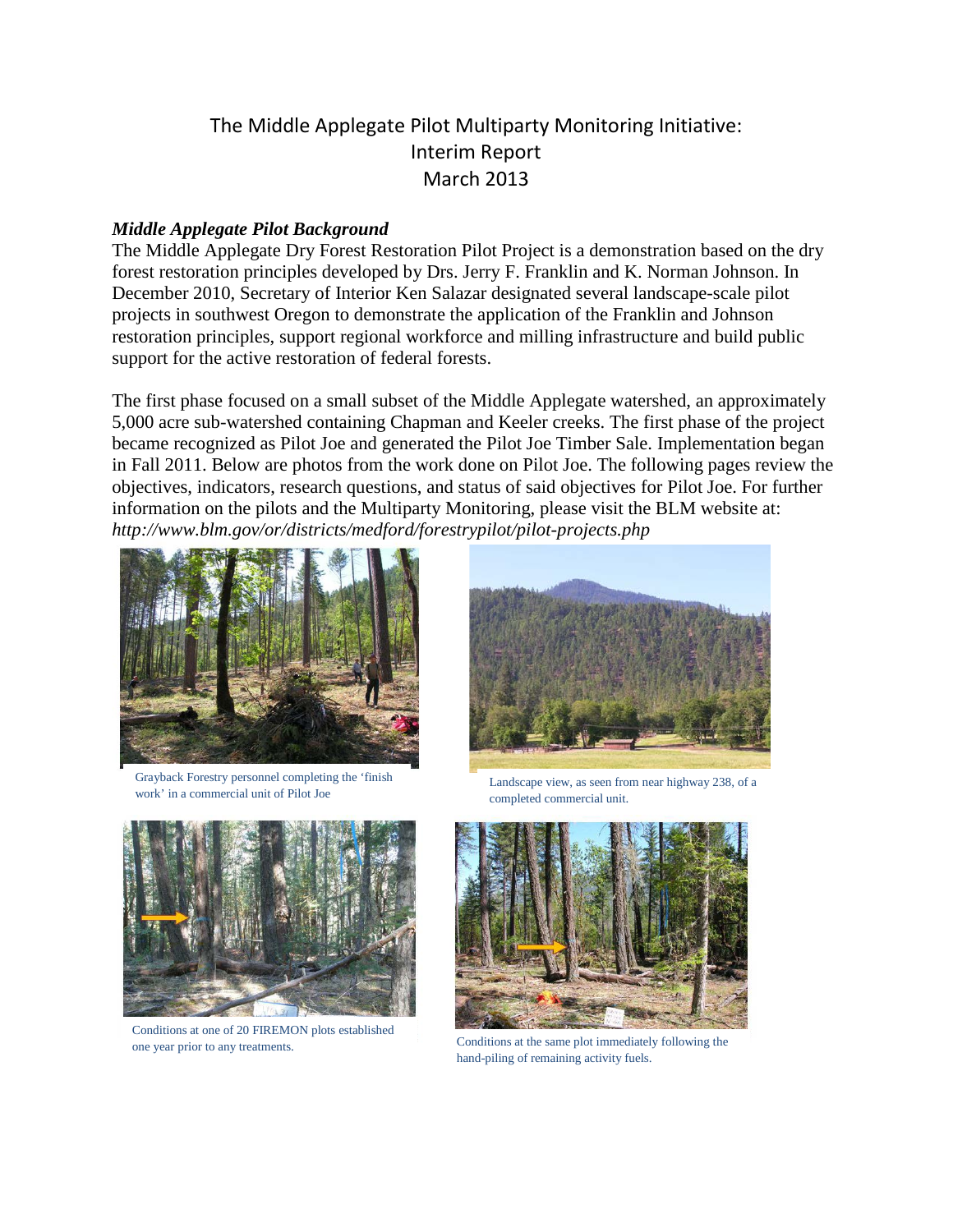# **Monitoring Objectives and Indicators**

| <b>Objective 1:</b><br><b>Increase forest</b><br>ecosystem<br>resistance and<br>resilience | <b>Objective 2:</b><br><b>Increase spatial</b><br>heterogeneity to<br>benefit<br>biodiversity and<br>species of concern<br>at the stand and<br>landscape scale | <b>Objective 3:</b><br><b>Conserve and</b><br>improve northern<br>spotted owl<br>habitat through<br><b>LSEA</b> (late seral<br>emphasis area)<br>design | <b>Objective 4:</b><br>Generate jobs and<br>support regional<br>manufacturing<br>infrastructure | <b>Objective 5:</b><br><b>Gain public</b><br>support for active<br>management in<br>federal forests |
|--------------------------------------------------------------------------------------------|----------------------------------------------------------------------------------------------------------------------------------------------------------------|---------------------------------------------------------------------------------------------------------------------------------------------------------|-------------------------------------------------------------------------------------------------|-----------------------------------------------------------------------------------------------------|
| Indicators:<br>- Fire behavior                                                             | <b>Indicators:</b><br>-Canopy cover                                                                                                                            | <b>Indicators:</b><br>-Fire behavior                                                                                                                    | Indicators:<br>- Jobs created or                                                                | Indicators:<br>- Awareness and                                                                      |
| - Stand density                                                                            | -Stand level skips                                                                                                                                             | adjacent to LSEA's                                                                                                                                      | maintained                                                                                      | support of                                                                                          |
| - Tree vigor<br>- Mean diameter                                                            | and gaps<br>-Stand level                                                                                                                                       | -Percentage of<br>NRF, dispersal,                                                                                                                       | - Board feet and<br>ton weight of                                                               | engaged public<br>- Success of                                                                      |
| - Overstory and<br>understory<br>species                                                   | structural<br>complexity<br>-Seral stage                                                                                                                       | and unsuitable<br>habitat<br>-Spotted Owl                                                                                                               | material harvested<br>- Market utilization<br>by product category                               | community<br>outreach and                                                                           |
| composition                                                                                | composition at                                                                                                                                                 | reproduction and                                                                                                                                        | -Implementation                                                                                 | engagement                                                                                          |
| -Snag and down<br>woody material<br>abundance                                              | landscape scale<br>-Bird species<br>composition                                                                                                                | pattern of use                                                                                                                                          | and contracting<br>efficiency                                                                   | - Scoping and EA<br>comments                                                                        |
|                                                                                            |                                                                                                                                                                |                                                                                                                                                         |                                                                                                 |                                                                                                     |

Middle Applegate Pilot Multi-party monitoring objectives and indicators. Elements in bold have been completed, or are in progress on Phase I: Pilot Joe. Funds are being sought to be able to complete monitoring

## **Objective 1**

**Research questions**: 1) How well did the demonstration of the Dry Forest Principles conform to the intent to move current conditions toward the desired conditions? 2) Did the implementation of the Dry Forest prescription increase resistance/resilience of forest stands and landscape to wildfire, drought, insects, etc. by reducing stand densities, ladder fuels, and promote shifted tree species diversity?

**Status:** Twenty FIREMON plots were installed in the commercial units of Pilot Joe in late summer 2011, prior to logging activity (see map). Plots were stratified according to plant series prescriptions and logging system. Plot locations were randomly generated within stratified treatment units. Pre-treatment plot data has been summarized. Stand level fire behavior modeling has been completed for pretreatment conditions based on the data collected from the FIREMON plots. It shows a potential risk of a passive crown fire and associated high basal area mortality under dry conditions. Plots will be reread upon completion of treatments at the optimal time for accurate data collection.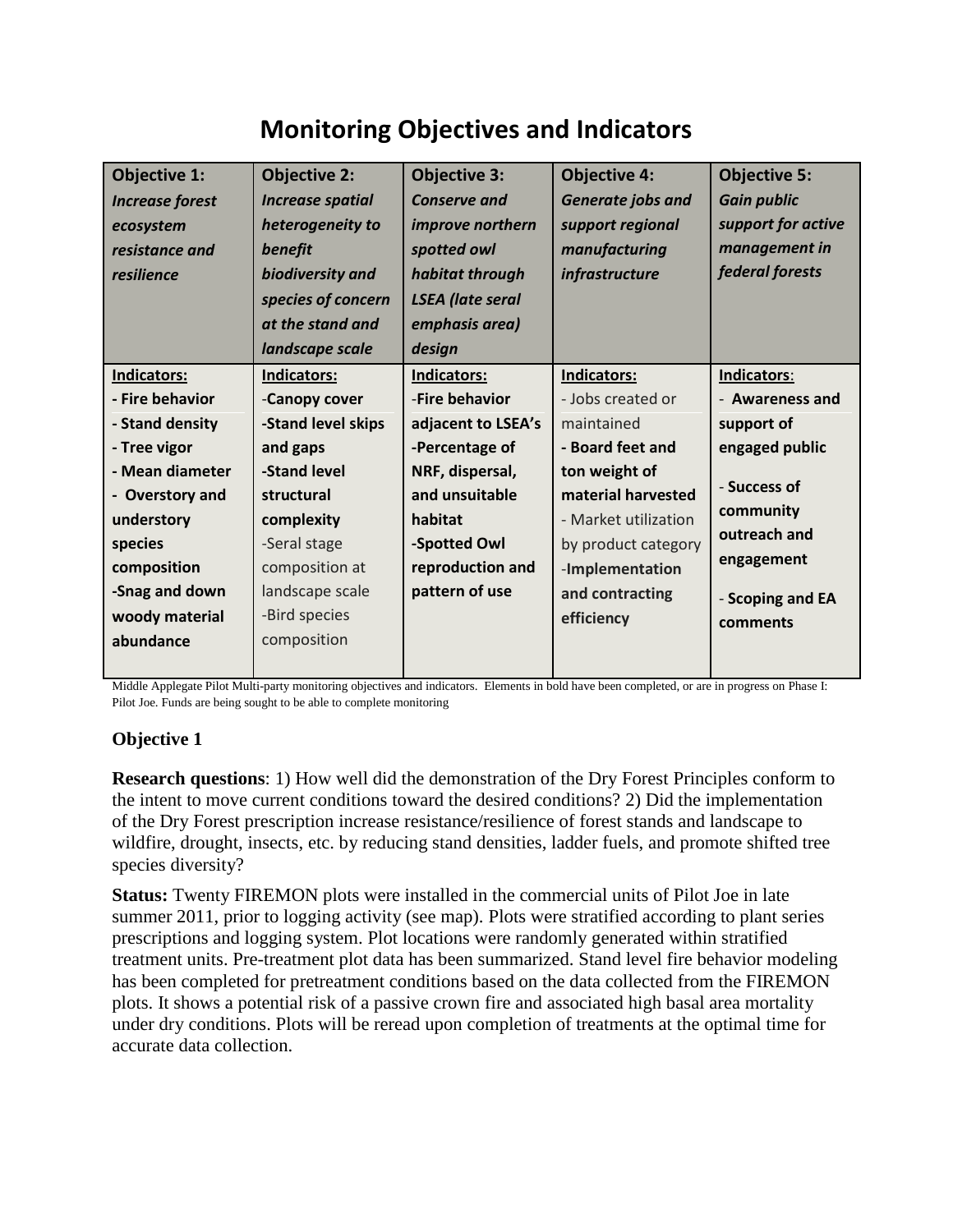## **Objective 2**

**Research questions**: 1) How do the Pilot's restoration treatments affect spatial heterogeneity at the stand and landscape scales? 2) How do any changes in stand- and landscape-level spatial heterogeneity affect the diversity and abundance of plants and animals?

**Status**: Pre-treatment monitoring and data analysis for stand-level spatial heterogeneity has been completed. There are 18 plots co-located with FIREMON plots. Four plots have been measured post treatment, the rest will be measured in Spring 2013 once the leaves are out. Results from the 4 plots show an increase in fine scale spatial heterogeneity. Monitoring of bird species abundance and composition has not been completed for Pilot Joe. Funds are being sought to be able to accomplish this.

## **Objective 3**

**Research questions**: 1) Did the landscape design, through the establishment of Late Seral Emphasis Areas (LSEA) and adjacent strategic placement of treatments, contribute to fulfilling the intent of the Endangered Species Act by conserving ecosystems upon which species depend and incorporating elements of active management proposed by the US Fish and Wildlife Service in the draft revised Recovery Plan for the Northern Spotted Owl?

**Status**: Fire spread will be modeled in both the pre-treatment and post treatment landscape for both phases of the Pilot project (Pilot Joe & Thompson) to determine the effects of restoration treatments and project design on potential fire spread and effects, particularly adjacent to Late Successional Emphasis Areas. OSU, BLM, USFWS and FS are undertaking a minimum three year monitoring effort to assess Northern Spotted Owl presence and absence with an eye toward population dynamics. Monitoring using audio surveys began spring 2013 in phase II and will occur in phase III next season, pending additional funding.

## **Objective 4**

**Research questions**: 1) How well did the demonstration do in providing commercially viable timber sale(s) opportunities? Additionally were there opportunities for commercial activities generated such as stewardship and service contracting? 2) How can this work be done more efficiently so as to improve economic benefits?

## **Status**:

Once Pilot Joe implementation is completed, work will begin to determine job generation, material harvested, and product utilization.

## **Objective 5**

**Research Questions/Learning component:** A series of guided conversations will be convened to capture collective learning related to the design and implementation of the Pilots. The purpose is to gauge the level of public support for active forest restoration and to capture key pilot participant perspectives to inform and improve future project design and implementation. The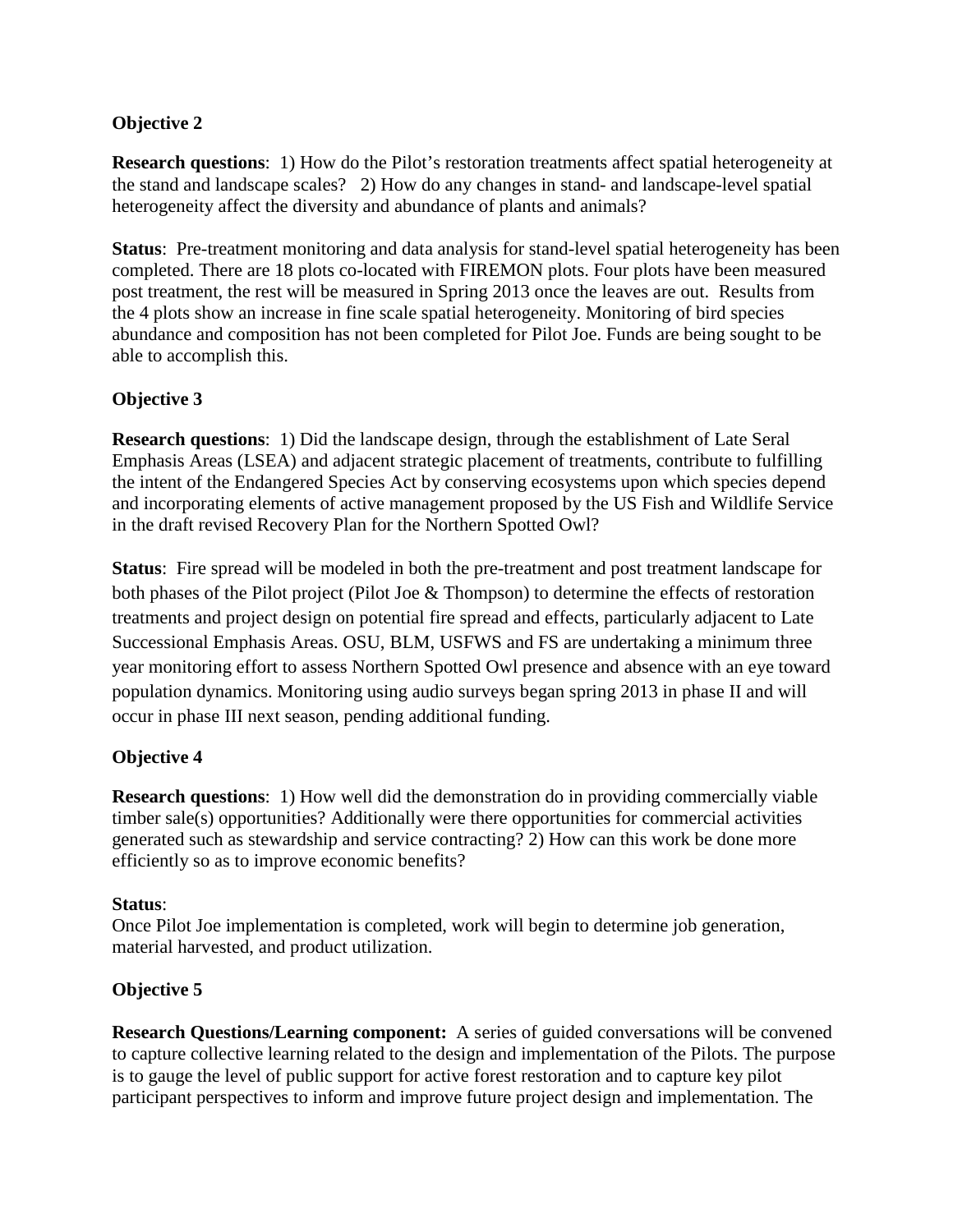learning conversations are designed at two scales: at the scale of the Middle Applegate watershed to capture learning from the Pilot Joe project to benefit future Medford District BLM pilot and ecological forestry project activities; and at the scale of the Medford, Roseburg and Coos Bay Districts to comparatively summarize Secretarial Pilot Project accomplishments. These substantive, forward-looking conversations can help determine whether pilot project goals were met, and offer a unique opportunity to learn from key participants ways to improve future forest management planning, design and implementation.

**Status**: Five learning conversations have been completed. More are to be scheduled in the coming months. These included operators, industry, BLM planners, and MPM members. The final reports will be posted on the website once completed.

#### *Photo Points*

Photos provide a visual record across multiple phases of project implementation and generate a baseline to identify change over time through repeat photography. Photos provide opportunities to assess project implementation and change over time. They can also provide a tool to build public understanding of the dynamic nature of stand response to active management over time. Initial photo points have been established in the spatial heterogeneity plots, non-commercial units, yarder corridors, and commercial units.

This permanent photo point of a cable yarding corridor was established by the Pilot Joe Multiparty Monitoring Team immediately after completion of the 'finish work,'



This is a permanent photo point of a plot post-slash established by the Pilot Joe Multiparty Monitoring Team.



#### **Next Steps**

The next phase of the project is set in the Thompson Creek sub-watershed. The Environmental Assessment for that phase was released late February 2013. The Multiparty Monitoring team is preparing for Pilot Thompson to best achieve the same set of objectives.